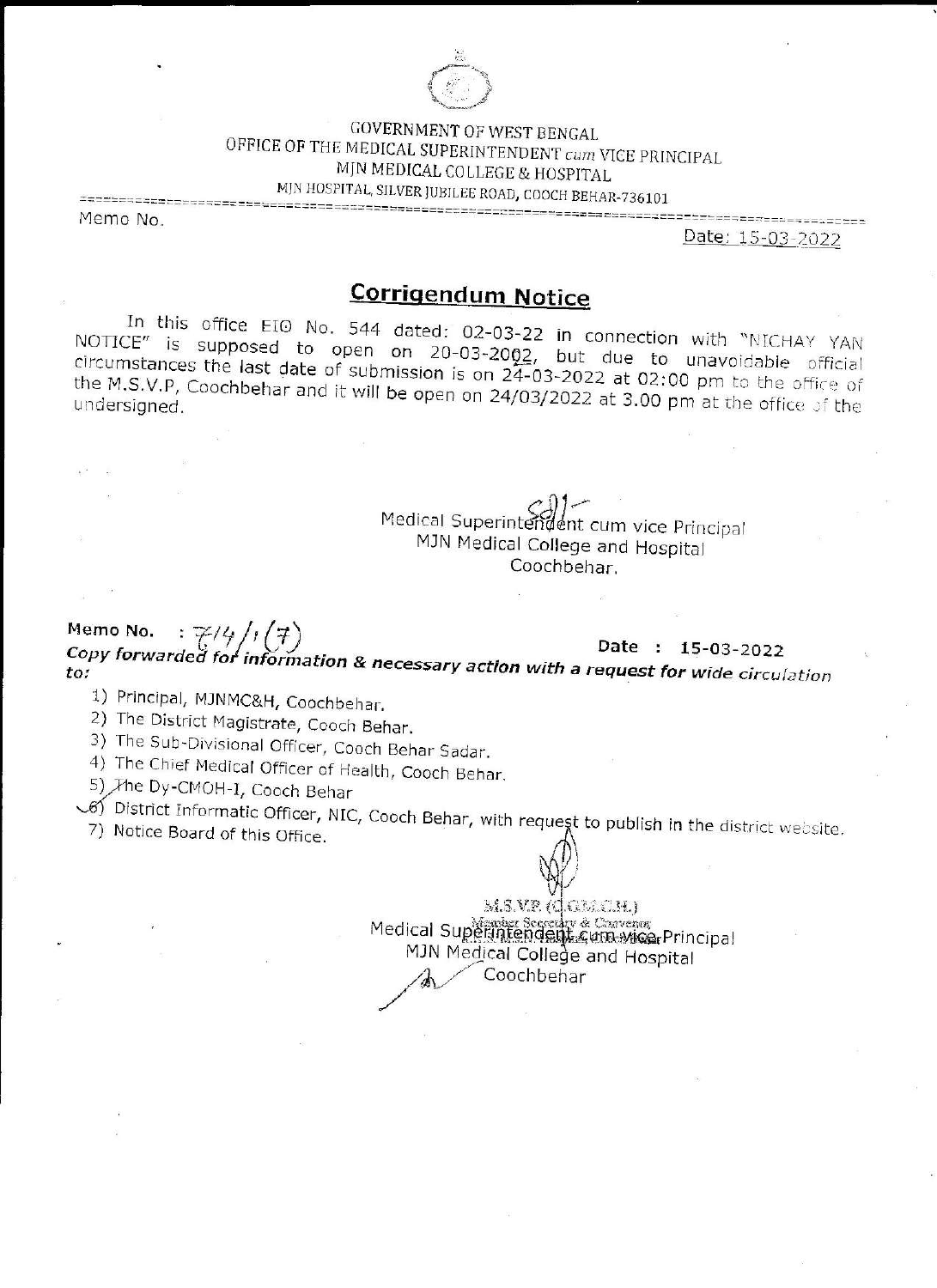

## GOVERNMENT OF WEST BENGAL Office of the Medical Superintendent cum Vice Principal MJN Medical College & Hospital M.J.N. HOSPITAL, Silver Jubilee Road COOCHBEHAR- 736101

Ξ

EOI No. 544 Date: 02-03-2022

#### EXPRESSION OF INTEREST

 Expressions of Interest are invited, in the proforma given in Annexure – I from the interested owners for empanelment under "NICHAY YAN SCHEME" for use by MJN Medical College and Hospital, Cooch Behar exclusively for free transportation to all pregnant women and/or sick new-born babies (Up to 1year) under JSSK. Application against Expression of Interest must be address to the M.S.V.P, Cooch Behar, by 02.00 pm on 20/03/2022 through Speed Post /Registered Post. Expression of Interest will open on 20/03/2022 at 3.00 pm at the office of the undersigned. The undersigned reserves the right of cancellation, adding, reducing of deferring the terms and condition in total or in partial without assigning any reason thereof. No conditions stipulated by the applicant will be accepted.

#### General Terms and Conditions:

1. Car/Ambulance must have commercial license

 2. The date of Registration (Certificate of Registration) of the said Ambulance shall not be prior to

 02.03.2007. It number application more than 3 (three) then selection will be according to the date of Registration.

 3. a) Separate application against Expression of Interest should be furnished for engaging more than

one Vehicle.

b) Maximum No. of Vehicles to be empanelled – 10 (Ten)

- 4. All empanelled Vehicles will get reimbursement as per following slab :
	- i) Rs. 150/- for travel up to 10km distance.
	- ii) Rs. 250/- for travel between to 10-20 km distance.
	- iii) Rs. 350/- for travel between to 20-30 km distance.
	- iv) Rs. 450/- for travel between to 30-55 km distance.
	- v) Distance beyond 55km will be reimbursed @ Rs. 8/- per km.

Every journey will be considered on the basis to & fro distance.

 5. The above mentioned slab will be inclusive of all operational costs including wages of driver,

maintenance and repair, incidental expenses and cost of fuel & lubricant.

 6. The date of Registration (Certificate of Registration) of the said Ambulance shall not be prior to

02.03.2007.

 7. Supporting Documents: Each Expression of Interest in the given proforma (Annexure – I) should be

accompanied by the following documents, duly signed by the Owner.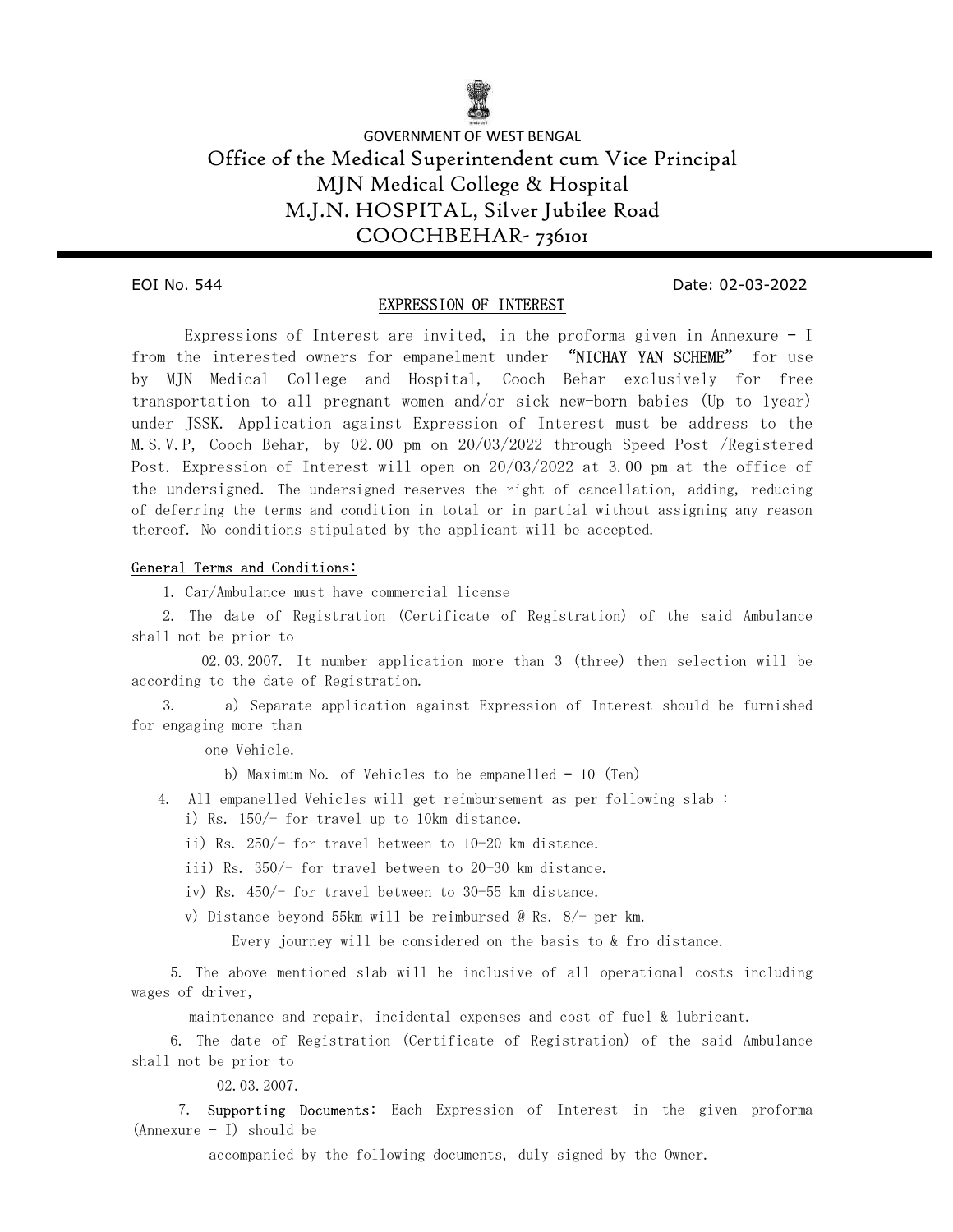- a) Photocopy of the registration certificate (Bluebook) with valid fitness certificate.
- b) Photocopy of the Driving License of the Driver's.
- c) Photocopy of the up-to date certificate of Pollution Control.
- d) Photocopy of the up-to date Insurance Certificate.
- e) Photocopy of Receipt of Income Tax Return for the financial year 2020-2021.
- f) Photocopy of PAN Card.
- g) A cancelled cheque of the bank account of the owner(s) for  $A/c$  Number, MICR No. and IFSC

Code.

g) A copy of the terms and conditions of the Expression of Interest as an evidence of

acceptance of such terms and conditions.

 8. The Owner of the empanelled vehicle shall have to produce in original of all the aforesaid document

 to the head of the Hospital / Health care facility for which it is empanelled for verification.

#### SPECIAL TERMS AND CONDITIONS:

#### The Owner of the empanelled Vehicle shall-

- 1. Keep the vehicle stationed near the campus of the Hospital for which it will be empanelled, so as to attend to any emergency duty at any time (24x7) for carrying, free of cost, any pregnant woman for delivery or sick baby (up to One year) from the Hospital to the residence., may also be required to bring the patient from the residence / health care facility to the Hospital and move patient to higher facility.
- 2. Ensure that a driver, holding valid driving license, is station near the campus, being readily available at the phone call of the authority, at any hour on every day, rendering emergency transportation services as aforesaid. The owner may engage more than one driver in shifts without any claim for additional charges.
- 3. Prior information must be share with hospital authority in written in case replacement of driver and in that name, mobile phone number should be submitted immediately.
- 4. Ensure that the driver collects and retains, without fail, a specially designed voucher is to be obtained from the relatives / companions of the beneficiaries for such free transport service which should be duly signed as directed.
- 5. Ensure that the driver of the vehicle does not collect any money or any gratification in any form from the relatives of the pregnant women or sick new born babies, for rendering such transportation.
- 6. Ensure that the driver of the vehicle maintains log-sheet for all of the aforesaid transportation in prescribed format which will be verified by the authority of the Health facility on a regular basis.
- 7. Submit monthly bill in prescribed format as per the rate mentioned in column 3 of General terms & conditions along with the duly signed, properly filled-in,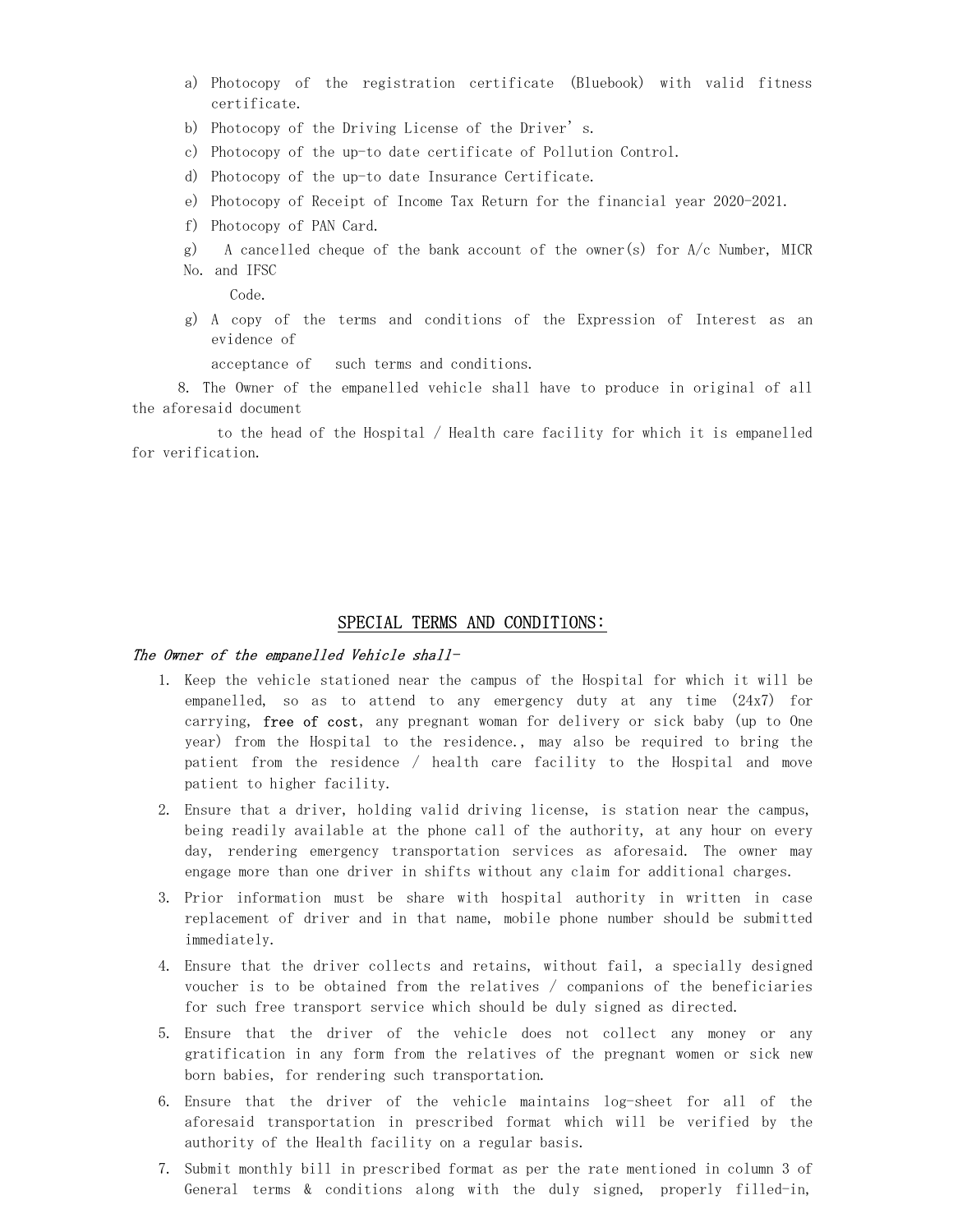original log-sheet and attested photo copies to the MSVP, Cooch Behar. The owner of the Vehicle will also submit the duly signed utilized vouchers for every transportation conducted, collected by the drivers from the beneficiaries, in support of the claims, along with the monthly bill. Payment will be disbursed subject to fund available and according to outstanding bill.

- 8. Keep the vehicle always in well maintained condition.
- 9. Ensure that all legal formalities for running a vehicle given on "NICHAY YAN" like renewal of registration, fitness testing, payment of due taxes etc. as prescribed under the West Bengal Motor Vehicles Act, and other relevant Acts and rules, including the directions of the WB Pollution Control Board, are duly observed and discharged from time to time, without fail.
- 10. Ensure that the driver of the vehicle is provided with a mobile phone. The Mobile number, the name of the Driver and copy of the Driver's License to be submitted at the Hospital Authority.
- 11. Accident or any type legal issued is raised against the empanelled car in that case hospital authority will not be liable for the same.
- 12. If 2 (Two) or more call refusal is reported in month then empanelment may cancel without assigned any reason thereto.
- 13. Ensure that "NICHAY YAN" is written on the body of the Ambulance.

boom

Medical Superintendent cum vice Principal MJN Medical College and Hospital Coochbehar.

## Memo No. : 544/1(7) Date : 02-03-2022 Copy forwarded for information & necessary action with a request for wide circulation to:

- 1) Principal, MJNMC&H, Coochbehar.
- 2) The District Magistrate, Cooch Behar.
- 3) The Sub-Divisional Officer, Cooch Behar Sadar.
- 4) The Chief Medical Officer of Health, Cooch Behar.
- 5) The Dy-CMOH-I, Cooch Behar
- 6) District Informatic Officer, NIC, Cooch Behar, with request to publish in the district website.
- 7) Notice Board of this Office.

Board

Medical Superintendent cum vice Principal MJN Medical College and Hospital Coochbehar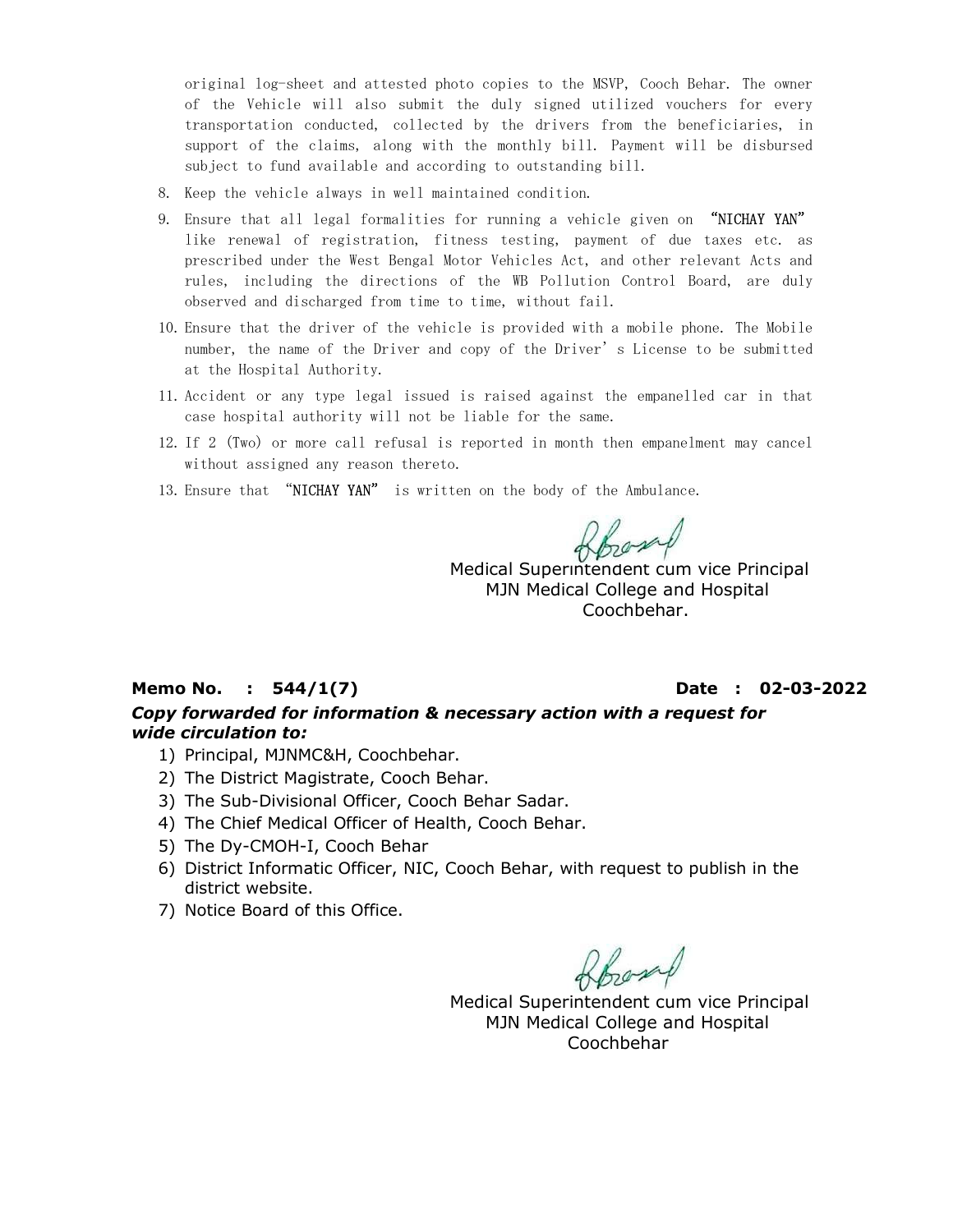| I / We accept and commit to abide by the aforesaid terms and conditions, if |
|-----------------------------------------------------------------------------|
| my/our Vehicle                                                              |
|                                                                             |
| rendering                                                                   |
| transportation service to pregnant women and sick babies.                   |

Signature of Owner(s) …………………………………………………..

Name of Owner(s) ……………………………………………………….

Address of Owner(s) …………………………………………………….